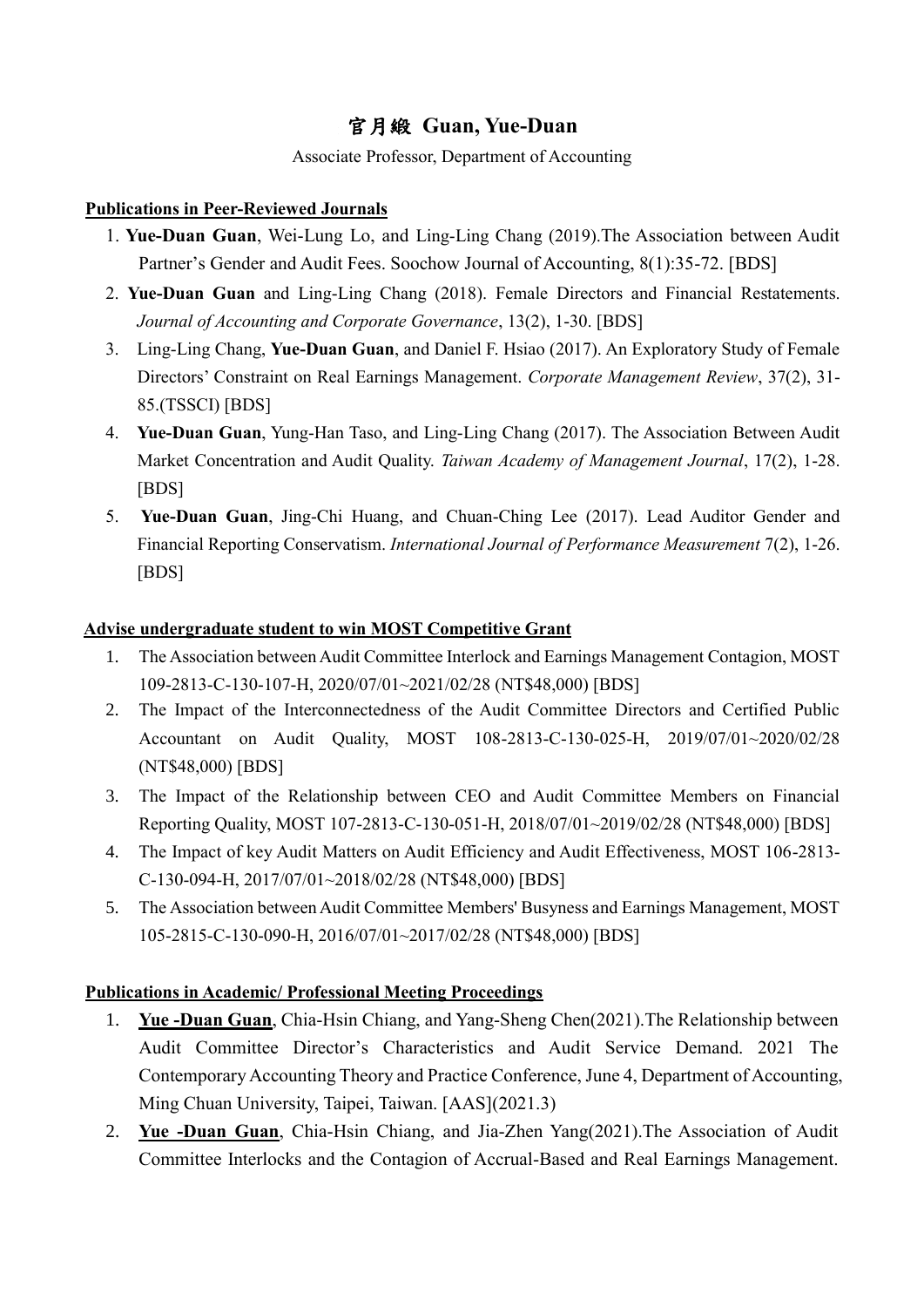2021 The Contemporary Accounting Theory and Practice Conference, June 4, Department of Accounting, Ming Chuan University, Taipei, Taiwan. [AAS](2021.3)

- 3. **Yue -Duan Guan**, Yu-Tung Hsiao, Chiao-I Jao, and ChiaJung Ku (2020).The Impact of the Interconnectedness of the Audit Committee Directors and Certified Public Accountant on Audit Quality. 2020 The Contemporary Accounting Theory and Practice Conference, June 5, Department of Accounting, Ming Chuan University, Taipei, Taiwan. [AAS]
- 4. **Yue-Duan Guan** and Tzu-Ming Li (2020). The Impact of Independent Directors Audit Partners Interlock on Corporate Tax Avoidance. 2020 The Contemporary Accounting Theory and Practice Conference, June 5, Department of Accounting, Ming Chuan University, Taipei, Taiwan. [AAS]
- 5. **Yue-Duan, Guan**, Kuan-Yi Lin, Hsin-Yu Yu, and Zhen-Ting Yang (2020). The Impact of the Relationship Link between the CEO and the CPA on the Quality of Financial Statements. 2020 The Contemporary Accounting Theory and Practice Conference, June 5, Department of Accounting, Ming Chuan University, Taipei, Taiwan. [AAS]
- 6. **Yue-Duan Guan** and Yu-Ming Qui (2019). The Relationship Between CPA's Gender, Industry Specialization and Tax Avoidance. 2019 The Contemporary Accounting Theory and Practice Conference, May 24, Department of Accounting, Ming Chuan University, Taipei, Taiwan. [AAS]
- 7. **Yue-Duan Guan** and Wan-Bao Xiao (2019). The Effect of CPA's Gender and Industry Specialization on the Acceptance of a New Client. 2019 The Contemporary Accounting Theory and Practice Conference, May 24, Department of Accounting, Ming Chuan University, Taipei, Taiwan. [AAS]
- 8. **Yue-Duan Guan** and Tasi-Ling Wu (2018). The Market Response of Key Audit Matters. 2018 The Contemporary Accounting Theory and Practice Conference, June 1, Department of Accounting, Ming Chuan University, Taipei, Taiwan. [AAS]
- 9. **Yue-Duan Guan** and Wei-Cheng Zeng (2018). The Impact of Key Audit Matters on Audit Report Timeliness, Audit Quality, and Audit Cost. 2018 The Contemporary Accounting Theory and Practice Conference, June 1, Department of Accounting, Ming Chuan University, Taipei, Taiwan. [AAS]
- 10. **Yue-Duan Guan** and Ching-Ching Wu (2018). The Relation between Audit Committee Members and Supervisors Characteristics and Earnings Quality-Cases of Domestic Banks. 2018 The Contemporary Accounting Theory and Practice Conference, June 1, Department of Accounting, Ming Chuan University, Taipei, Taiwan. [AAS]
- 11. **Yue-Duan Guan** and Yi-Hsuan Lee (2018). The Relation between Audit Committee or Supervisor Characteristics and Internal Control Weaknesses-Cases of Domestic Banks. 2018 The Contemporary Accounting Theory and Practice Conference, June 1, Department of Accounting, Ming Chuan University, Taipei, Taiwan. [AAS]
- 12. **Yue-Duan Guan** and Che-Hsuan Kao (2017). Auditor-Provided Nonaudit Services and Audit Effectiveness and Efficiency? 2017 The Contemporary Accounting Theory and Practice